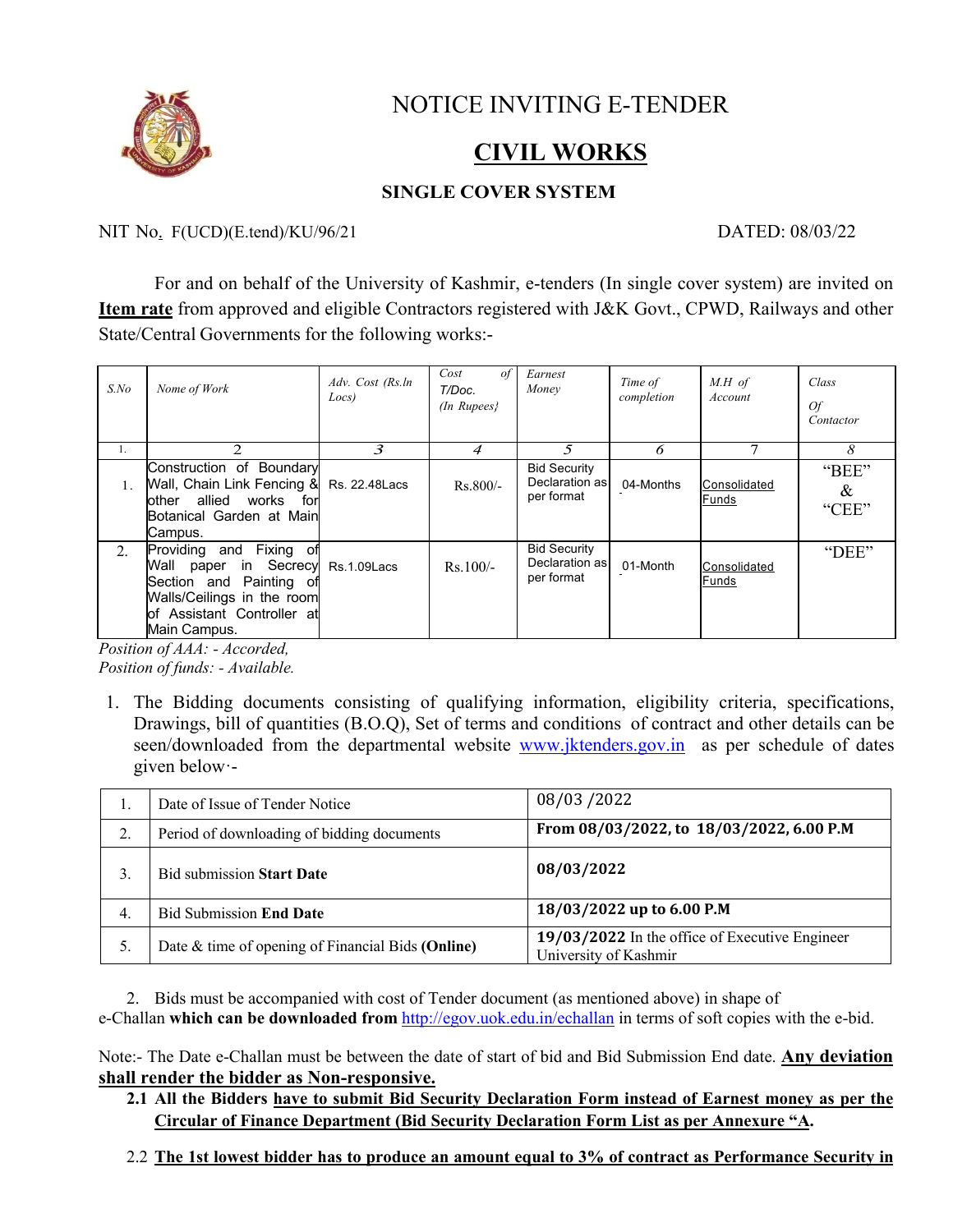**the shape of CDR/FDR/BG** in favour of Chief Executive Engineer University of Kashmir Division within 10 (ten) days after the date of receipt of letter of acceptance and shall be released after successful completion of DLP. The Bank Guarantee should be valid for 45 days beyond bid validity.

- **3.** The date and time of opening of Financial Bids of a responsive bidder shall be notified on Web Site www.jktenders.gov.in and conveyed to the bidders automatically through an e-mail message on their e-mail address.
- 4. The bids for the work shall remain valid for a period of 120 days from the date of opening of Technical **bids.**
- **5. The earnest money shall be forfeited** lf:-
- a) Any bidder/ tenderer withdraws his bid/ tender during the period of bid validity or makes any modifications in the terms and conditions of the bid.
- b) *Failure* of *Successful bidder* to *furnish the required performance security within the specified time limit.*
- c) *Failure of Successful bidder to execute the agreement within 28 days after fixation of contract.*

#### **6(A). Instruction to bidders regarding e-tendering process**

- 6.1 Bidders are advised to download bid submission manual from the "Downloads" option as well as from "Bidders Manual Kit" on website www.jktenders.gov.into acquaint bid submission process.
- 6.2 To participate in bidding process, bidders have to get 'Digital Signature Certificate {DSC)' as perinformation Technology Act-2000. Bidders can get digital certificate from any approved Vendor.
- 6.3 The bidders have to submit their bids online in electronic format with digital Signature. No bid will be accepted in physical form.
- 6.4 Bids will be opened online as per time schedule mentioned in Para-1.
- 6.5 Bidders must ensure to upload scanned copy of all necessary documents with the bid. Besides, original documents related to the bid shall be submitted by L1 before issuance of Allotment in his favour.
- **6.6. Bidders must ensure to upload scanned copies of all necessary documents including Bid Security Declaration, tender documents fee in terms of soft copies and all other documents required as per NIT with technical bid. No document (s) which has/have not been uploaded shall be entertained for technical evaluation in the form of hard copy. However in case of any clarification the bidders all have to produce original documents in support of soft copies if need arises.**
- **Note:- Scan all the documents on 100 dpi with black and white option.**
- **6.6(a) Bidders should note that if the documents uploaded/submitted on the basis of which the contract has been awarded are found forged/fake/not genuine at any time, the contract shall be cancelled and the contractor/bidder shall be recommended for blacklisting and debarred from taking part in tendering in University of Kashmir/Other Departments for a period of one year in the first instance, besides the performance security deposited for the said work shall be forfeited.**
- 7. The department will not be responsible for delay in online submission due to any reasons.
- 8. All bidders have to submit Bid Security Declaration Form instead of Earnest money as per the circular of Finance Department (Bid Security Declaration Form as per format enclosed). **Non submission of bid security declaration shall render the bidder as Non-responsive.**
- 9. **For item rate method** the unit rates and prices shall be quoted by the bidder entirely in Indian Rupees and the rates quoted shall be deemed to include price escalation and all taxes upto completion of the work. Deduction on account of taxes shall be made from the bills of the contractor on gross amount of the bill as per the rates prevailing at the time of recovery.

**The %age rate method** requires the bidder to quote a percentage above / below / at par at the bottom of the BOQ percentage template for the work. The percentage quoted by the bidder shall be deemed to include price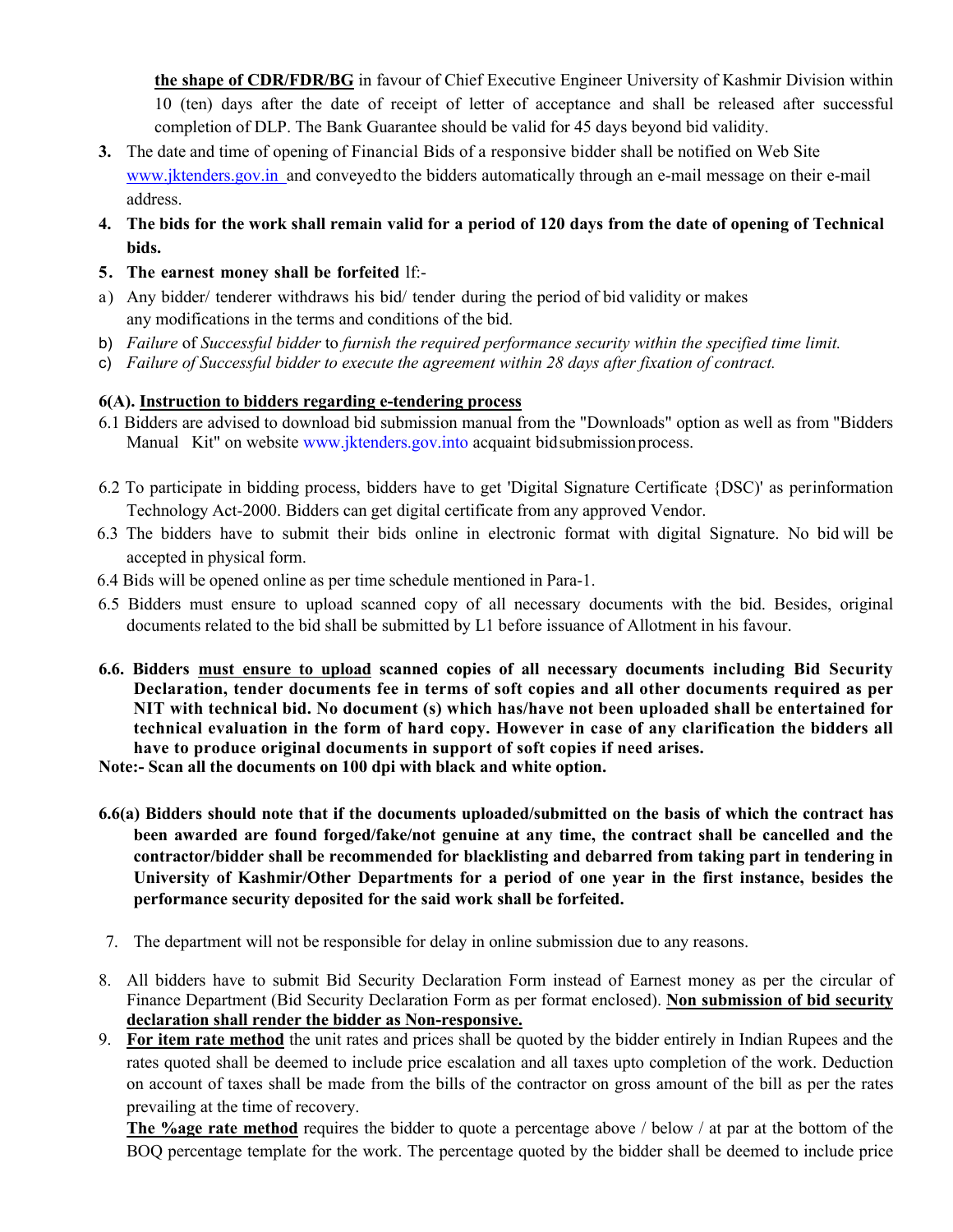escalation and all taxes upto completion of the work. Deduction on account of taxes shall be made from the bills of the contractor on gross amount of the bill as per the rates prevailing at the time of recovery.

- **10.** Bidders are advised not to make any change in BOQ (Bill of Quantities) contents. In no case they should attempt to create similar BOQ manually.
- **11. Price escalation and Taxes**: No price escalation shall be permissible. The deduction on account of taxes shall be made for the bills of the contractor for the gross amount of the bill as per the rates prevailing at the time of recovery.
- **12.** Bidders are advised to use **"My Documents**" area in their user on R&B e-Tendering portal to store such documents as are required.
- **13.** In case of CRF and any other specified project. The relevant guidelines standard bidding document shall be followed.
- **14.** Instructions to Bidder (ITB)

14.1 All bidders shall upload the following information and documents along with qualification criteria/qualification information with their bids:-

- a) Copies of original documents defining constitution/ legal status, place of registration and principal place of Business
- b) Cell No .and Correspondence address & e-mail.
- c) Scanned copy of e-challan
- d) Scanned copy of Registration Card with latest renewal.
- e) Scanned copy of Valid GSTIN No. & PAN No.
- f) **Scanned Copy of GSTIN Registration and latest clearance certificate FORM GST-3B I.e. latest clearance certificate FORM GST-3B of the latest quarter/preceding Month to the Issue of NIT. Illustrations:-**

For the NIT in August 2021, the bidder has to upload the latest clearance certificate FORM GST-3B of the latest quarter i.e. April-June/preceding month i.e. July 2021.

- g) *All bidders shall upload Verification Certificate from concerned Chief Engineer /Superintending Engineer of Enlistment Registration Card.*
- h) *Bid Declaration Form.*

14.2 The bidder at his own responsibility and risk should visit and examine the site of work and its surroundings before submission of bid.

14.3 Non attendance of pre-bid meeting will not be cause of disqualification of the bidder.

14.4 All documents relating to the bid shall be in the English Language.

#### **15. General Conditions of Contract: -**

15.1 The date of start of the work shall be reckoned within one week from the date of issuance of LOI/Contract allotment as the case may be.

**Penalty for delay in completion**: - ln case of delay in completion of work beyond stipulated periodof completion, **penalty upto maximum of 10% of the contract shall be imposed**.

- **15.2 Time extension:** -Suitable time extension shall be granted in case of increase in scope of work and in the event of delay beyond control of contractor to be determined by the department.
- **15.3 Advance Payments:-**No mobilization advance/equipment advance shall be paid.

**15.4 Secured Advance:-**No secured advance is admissible.

**15.5 Schedule of Payment**:-The payment schedule shall be fixed after award of contract in favour of successful bidder, **on the basis of availability of funds** and value of work executed, shall be determined by the Engineer.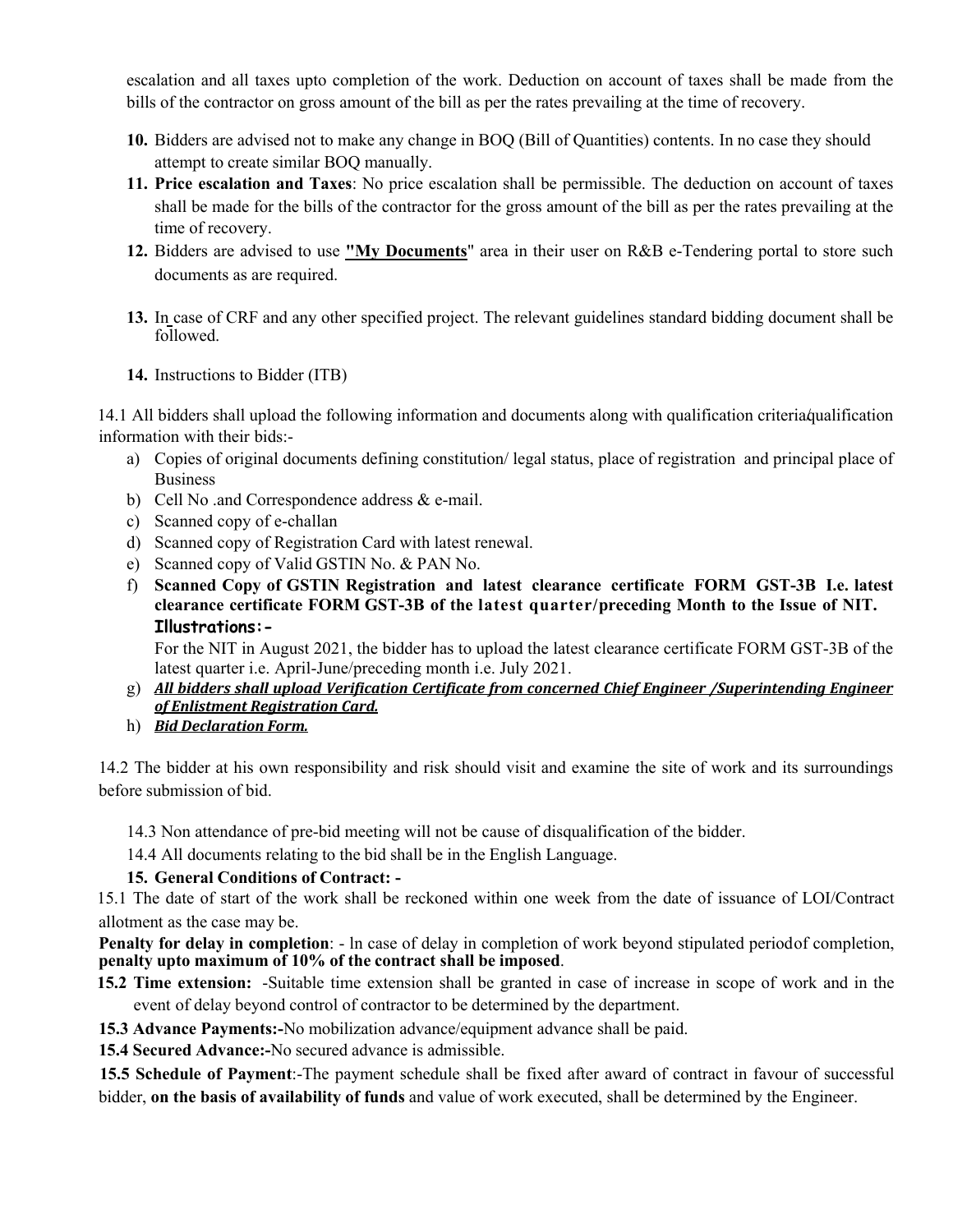**15.6 Amendment of bidding document**:-Before the deadline for submission of bids the employer may modify the bidding documents by issuing Addendum.

**15.7(a) The tender receiving authority reserves the right to accept or reject any tender or all tenders without assigning any reason thereof.**

**15.7(b)The Employer reserves the right to accept or reject any bid and to cancel the bidding process and reject all bids, at any time prior to award of Contract, without thereby incurring any liability to the affected bidder or bidders or any obligations to inform the affected bidder or bidders of the grounds for the Employer's action.**

#### **15.7(c) Unbalanced Bid:- (Not applicable at present as per the Government directions)**

- **16. Restoration of work:-** On completion of contract the contractor shall be responsible to remove allun-used material and restore all work in its original position at his own cost.
- **17. Traffic regulations:-**The contractor is bound to adhere to traffic regulations as is applicable from time to time and ensure arrangements of smooth regulation of traffic during execution of work.
- **18. Arbitration:-** The arbitration shall be conducted in accordance with the arbitration procedure stated in the J&K Conciliation and Arbitration Act No:-xxxv of 1997 issued vide SRO No:-403 vide Notification of J&K Govt., **"Law Department" 11th December-I997**.
- **19. Defect Liability period**:- The DLP shall be Calculated from date of certified completion of work and period shall be **36 months**. The defects noticed in the work during execution or D.L.P. shall be corrected by the Contractor within the length of time specified by the Engineer. If the contractor does not correct the defects pertaining to D.L.P. to the satisfaction of the Engineer within the time specified, the Engineer will assess the cost of having the defects corrected and contractor will pay this amount on correction of defects.

**20. The date of start of work shall be reckoned within 07 (seven) days from the date of issuance of allotment/ Letter of intent.** 

**21. In case the agency fails to execute the work, the performance security in the shape of CDR/FDR/BG and normal deposit shall be liable for forfeiture besides initiating other punitive actions against the defaulter without serving any notice.**

**ALL KEY CONSTRUCTION MATERIAL** shall have to be strictly as per prescribedspecifications and approval of the Engineer In-charge.

- **22. The performance security of 3% shall be released after successful completion of DLP** Failure on part of the contractor to fulfill his obligations of maintenance schedules shall result in forfeiture of the deposits held for this purpose as well as the CDR/FDR/BG for this work.
- **23. Safety:** The contractor shall be responsible for safety of all activities at site of work.
- **24. Discoveries**:- Anything of historical or other interest or of significant value unexpectedlydiscovered on the site shall be the property of the Govt.
- **25. Tests**:-The contractor shall be solely responsible for carrying out the mandatory tests required for the quality control at his own cost.
- 26. Termination:- The employer may terminate the contract if the contractor causes afundamental breach of the contract.
- **27. Fundamental breach of contract will include:-**
- a) Continuous stoppage of Work for a period of 30 days without authorization of Engineer in- charge.
- b) Contractor is declared bankrupt.
- **c) Any evidence of involvement of contractor in corrupt practices.**
- d) If the contractor indulges in willful disregard of the quality control measures put in place by the department.
- e) Contractor delays the completion of work beyond stipulated time of completion.
- f) **Pursuant to the process of termination of defaulted contract, the employer reserves the right to invite fresh tender for the balance work at the risk and cost of defaulting contractor.**
- g) If in case contractor failed to start /complete the work, within the stipulated time period, his Performance Security shall be forfeited after termination of the contract. Besides, the **Bid Security Declaration shall be**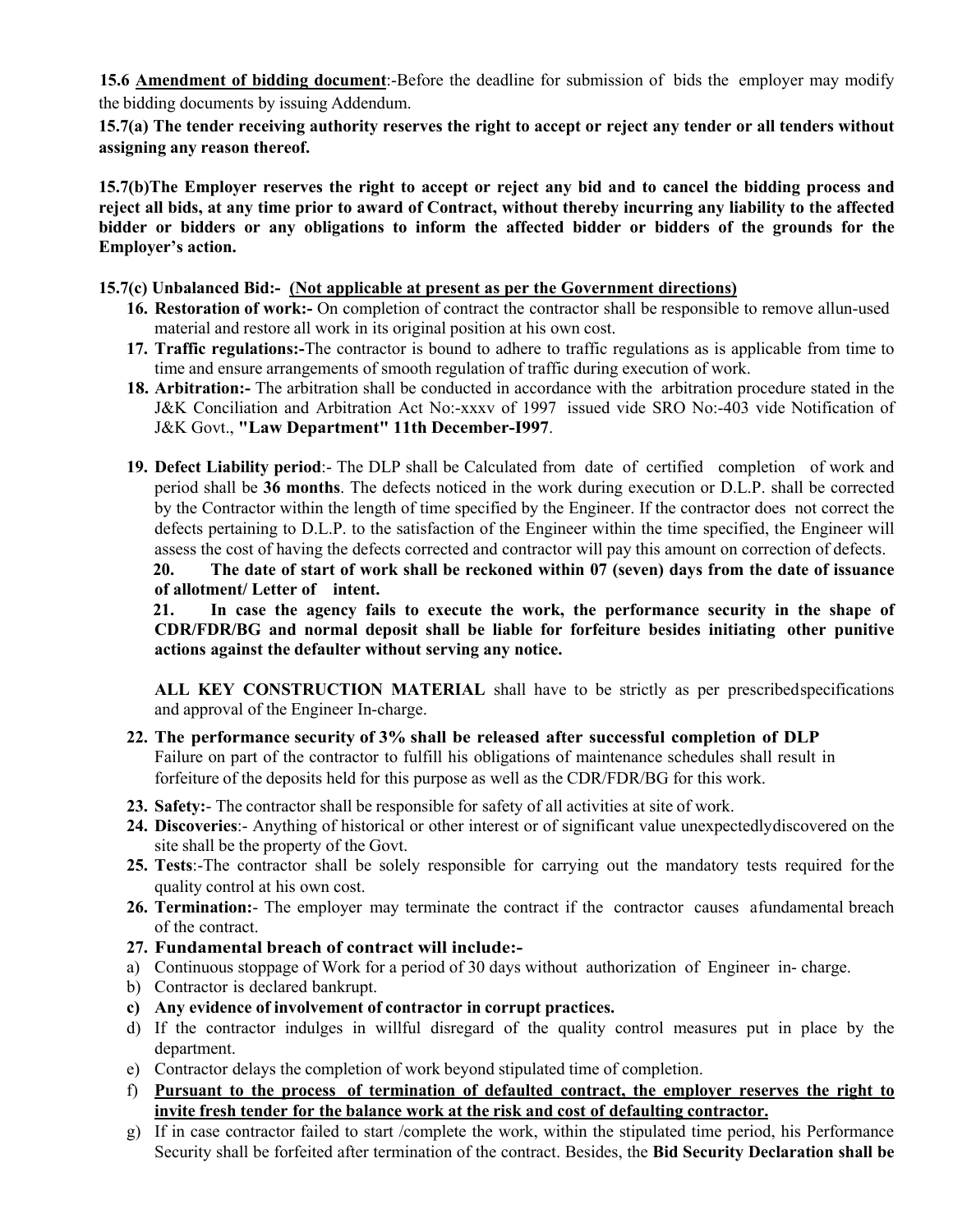**enforced and the** defaulting contractor shall be debarred from taking part in tendering of works in R&B Department/other departments for a period of one year.

#### **28. Major Labour Laws applicable to establishment engaged in building and other construction Work**:-

- a) Workmen compensation act 1923.
- b) Payment of Gratuity Act 1972.
- c) Employees P.F. and Miscellaneous Provision Act1952.
- d) Maternity Benefits Act 1951.
- e) Contract Labour (Regulation & Abolition) Act1970.
- f) Minimum Wages Act 1948.
- g) Payment of Wages Act 1936.
- h) Equal remuneration Act 1979.
- i) Payment of bonus Act 1965.
- j) Industrial disputes Act 1947.
- k) Industrial employment standing orders Act 1946.
- l) Trade Union Act 1926.
- m) Child Labour (Prohibition & Regulation) Act 1986.
- n) Inter State Migrant workmen's (Regulation of employment & Conditions of service)Act 1979.
- o) The Building and other Construction workers (Regulation of employment and Condition ofservice) Act 1996 and the Census Act of 1996.
- p) Factories Act 1948.
- q) Compliance with Labour Regulation Laws of J&K .
- **29. Specification/Quality Control**:-All items of works shall conform to specifications as per IRC/ MORTH/ NBO/ CPWD/ SSRI Any other prescribed specifications.
- **30. Insurance**:- Insurance cover to Labour *I* Machinery *I* Work *I* Plant material *I* Equipment by the contractor shall be mandatory.
- **31. Laws Governing the Contract: -**The contract shall be governed by Laws of the land.

Court's Jurisdiction:-In case of a disputes/differences between contractor and Department the jurisdiction

# shall be J&K. **32. Time Extension: -**

- a) The work is to be completed within the time limit specified in the NIT and the time of completion will also increase *I* decrease in proportion with additional *I* deleted quantum of work depending upon the actual quantum of work.
- b) Request for extension of time shall be made by the contractor in writing not later than fifteen days of happening of the event causing delay. The contractor shall also indicate in such a request the period for which extension is desired.
- c) Abnormal /bad weather or Serious loss or damage by fire or Civil commotion, strike or lockout (other than among the labour engaged by the contractor) affecting any or the trades employed on the work, or Non availability of departmental stores.
- d) Any other cause which in the absolute discretion of the accepting authority is beyond the contractor's desire.
- e) On contractor's representation based on the grounds as detailed above the time for completion of the work may be extended by a period considered reasonable by the Department.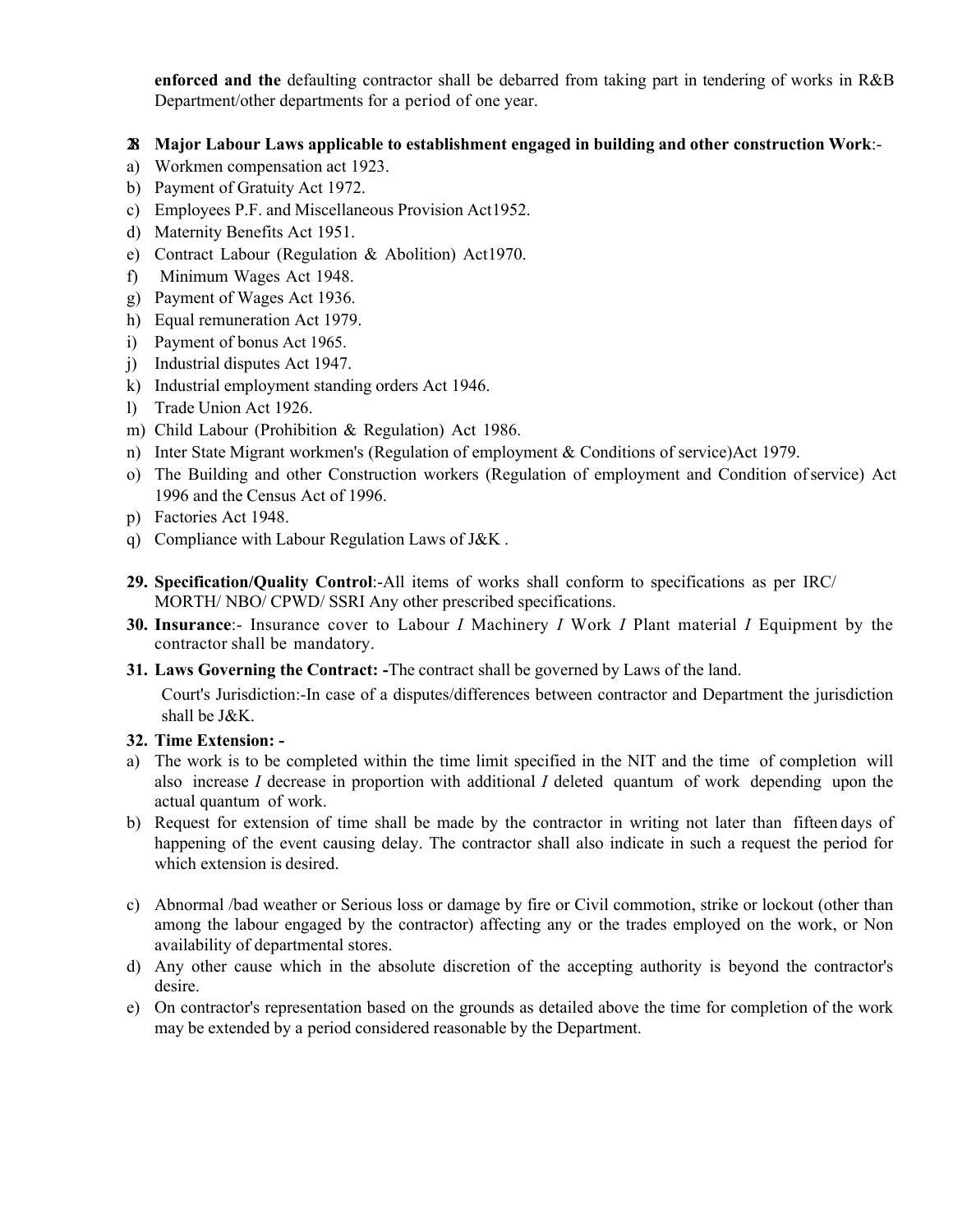**f)** Extension of time shall be also admissible in the event of temporary suspension of work.

#### **33. The tender/bid is liable to rejection if it does not fulfill the requirements as laid down in NIT.** All other terms conditions are as per PWD Form 25 (Double agreement Form) and detailed NIT issued vide this office No. F(UCD)(E.tend)/KU/96/21 DATED: 08/03/22.

**Executive Engineer University of Kashmir**

No: F(UCD)(E.tend)/KU/96/21 DATED: 08/03/22